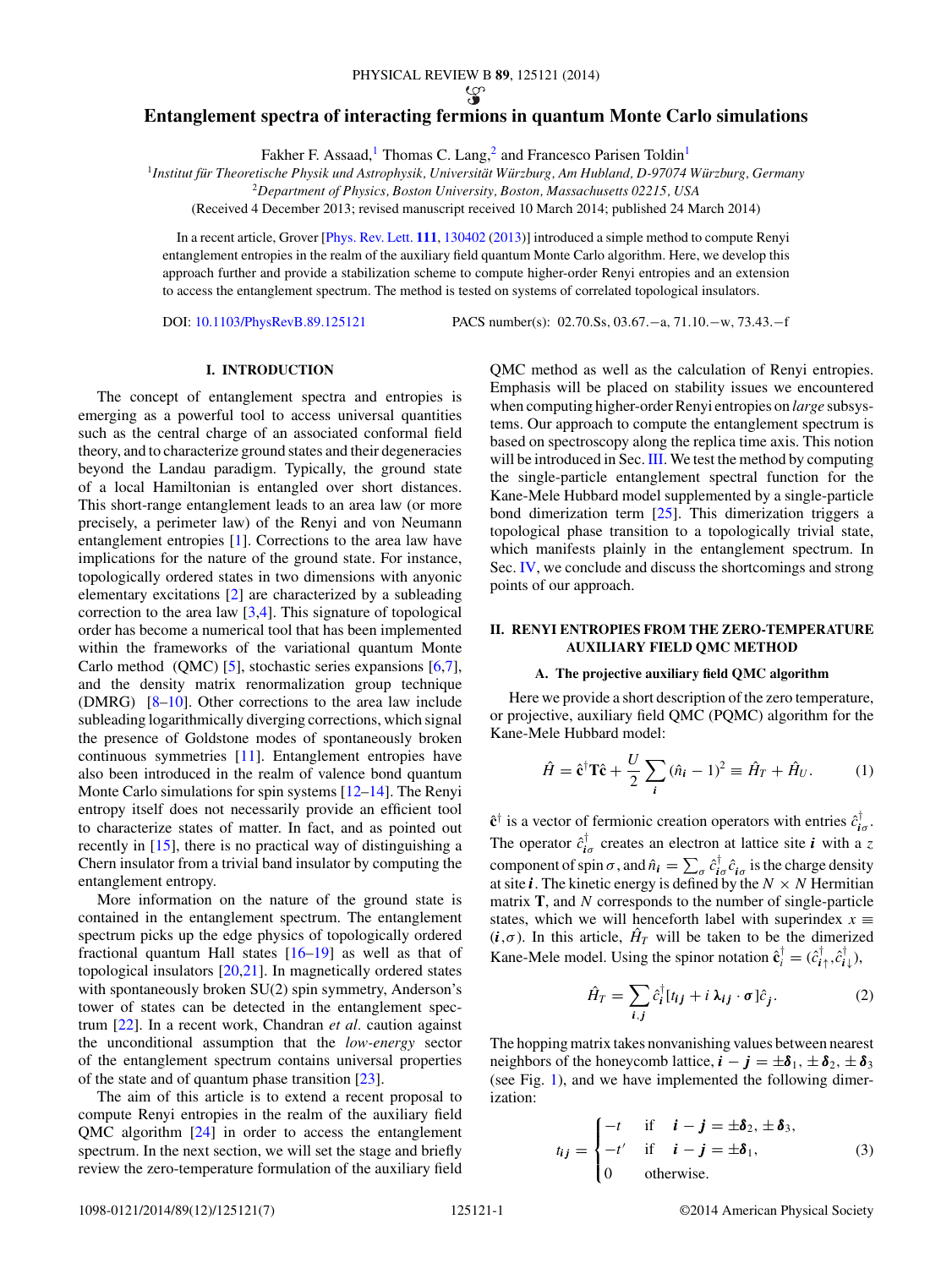<span id="page-1-0"></span>

FIG. 1. (Color online) Honeycomb lattice and the regions A and B. In the figure, region A has a width of  $W_A = 4$ .

The intrinsic spin-orbit term is given by

$$
\lambda_{ij} = \lambda \begin{cases} \frac{(i-r)\times(r-j)}{|(i-r)\times(r-j)|} & \text{if } i, j \text{ are n.n.n.,} \\ 0 & \text{otherwise,} \end{cases}
$$
 (4)

where  $\boldsymbol{r}$  is the intermediate site involved in the next-nearestneighbor (n.n.n.) hopping process from site *i* to *j* .

The PQMC algorithm is based on filtering out the ground state from a Slater determinant trial wave function:

$$
|\Psi_{\rm T}\rangle = \prod_{n=1}^{N_p} \left( \sum_{x=1}^N \hat{c}_x^{\dagger} P_{xn} \right) |0\rangle. \tag{5}
$$

The trial wave function is thus defined by the rectangular  $N \times N_p$  matrix **P**, with  $N_p$  the number of particles. Given this trial wave function, and assuming that it is nonorthogonal to the ground state, observables can be obtained from

$$
\langle \hat{O} \rangle_0 = \lim_{\Theta \to \infty} \frac{\langle \Psi_{\rm T} | e^{-\Theta \hat{H}} \hat{O} e^{-\Theta \hat{H}} | \Psi_{\rm T} \rangle}{\langle \Psi_{\rm T} | e^{-2\Theta \hat{H}} | \Psi_{\rm T} \rangle} \tag{6}
$$

for large but finite values of the projection parameter  $\Theta$ . To compute the imaginary time propagation, one first discretizes the imaginary time,  $L_{\Theta} \Delta \tau = 2\Theta$ , and then carries out a Trotter decomposition to isolate the Hubbard interaction term,

$$
e^{-2\Theta \hat{H}} = \prod_{\tau=1}^{L_{\Theta}} e^{-\Delta \tau \hat{H}_{T}/2} e^{-\Delta \tau \hat{H}_{U}} e^{-\Delta \tau \hat{H}_{T}/2} + O(\Delta \tau^{2}). \quad (7)
$$

Hereafter, we neglect the systematic and controllable Trotter error  $[26]$ . The key point of the algorithm is to use a Hubbard-Stratonovitch (HS) transformation to reformulate the many-body imaginary time propagator as a sum of one-body problems by introducing an auxiliary field. We have adopted the discrete decomposition [\[27\]](#page-6-0),

$$
e^{-\Delta \tau \frac{U}{2}(\hat{n}_i - 1)^2} = \gamma \sum_{s = \pm 1} e^{s \alpha (n_{i\uparrow} - n_{i\downarrow})}, \tag{8}
$$

with  $\cosh(\alpha) = e^{\Delta \tau U/2}$  and  $\gamma = \frac{1}{2} e^{-\Delta \tau U/2}$ . With this transformation, the imaginary-time propagation reads

$$
e^{-2\Theta \hat{H}} = \gamma^{NL_{\Theta}} \sum_{\mathbf{s}_1\cdots \mathbf{s}_{L_{\Theta}}} \prod_{\tau=1}^{L_{\Theta}} e^{\hat{\mathbf{c}}^{\dagger} \mathbf{A}(\mathbf{s}_{\tau}) \hat{\mathbf{c}}} e^{-\Delta \tau \hat{\mathbf{c}}^{\dagger} \mathbf{T} \hat{\mathbf{c}}}, \tag{9}
$$

with  $A(\mathbf{s}_{\tau})_{xy} = \delta_{xy} s_{i\tau} \sigma \alpha$ . Recall that  $x = (i\sigma)$  and that  $\sigma$  takes the value  $1$  (-1) for the up (down) *z* component of the spin. For a given configuration of Ising variables,  $\mathbf{s} \equiv {\mathbf{s}_1 \cdots \mathbf{s}_{L_{\varnothing}}}$ , we now have to solve a free fermion problem in an external space and time-dependent field. Since under a single-body propagator a Slater determinant remains a Slater determinant,

$$
e^{\hat{\mathbf{c}}^{\dagger}\hat{\mathbf{h}}\hat{\mathbf{c}}}\prod_{n=1}^{N_p}(\hat{\mathbf{c}}^{\dagger}\mathbf{P})_n|0\rangle = \prod_{n=1}^{N_p}(\hat{\mathbf{c}}^{\dagger}e^{\hat{\mathbf{h}}}\mathbf{P})_n|0\rangle, \qquad (10)
$$

and the overlap of two Slater determinants defined by **P** and **P**' is a determinant,

$$
\langle \Psi'_{\rm T} | \Psi_{\rm T} \rangle = \det(\mathbf{P}^{\prime \dagger} \mathbf{P}),\tag{11}
$$

we can integrate out the fermions to obtain

$$
\langle \hat{O} \rangle_0 = \sum_{s} P_s \langle \hat{O} \rangle_s. \tag{12}
$$

Here,

$$
P_s = \frac{\det(\mathbf{U}_s^{\langle \cdot \rangle} \mathbf{U}_s^{\rangle})}{\sum_s \det(\mathbf{U}_s^{\langle \cdot \rangle} \mathbf{U}_s^{\rangle})},\tag{13}
$$

with

$$
\mathbf{U}_{\mathbf{s}}^{>} = \left(\prod_{\tau=1}^{L_{\Theta}/2} e^{\mathbf{A}(\mathbf{s}_{\tau})} e^{-\Delta \tau} \mathbf{T}\right) \mathbf{P},
$$

$$
\mathbf{U}_{\mathbf{s}}^{<} = \mathbf{P}^{\dagger} \left(\prod_{\tau=L_{\Theta}/2}^{L_{\Theta}} e^{\mathbf{A}(\mathbf{s}_{\tau})} e^{-\Delta \tau} \mathbf{T}\right).
$$

For a single Ising field configuration *s*, Wick's theorem holds, such that it suffices to compute the single-particle Green function,

$$
G_{xy}(\mathbf{s}) \equiv \langle \hat{c}_x^{\dagger} \hat{c}_y \rangle_{\mathbf{s}} = [\mathbf{U}_{\mathbf{s}}^>(\mathbf{U}_{\mathbf{s}}^{\leq} \mathbf{U}_{\mathbf{s}}^{\geq})^{-1} \mathbf{U}_{\mathbf{s}}^{\leq} ]_{yx},\tag{14}
$$

from which arbitrary observables can be computed. Finally, the sum over the fields will be carried out with Monte Carlo importance sampling. This completes our brief review of the PQMC auxiliary field algorithm. For further details, we refer the reader to Ref. [\[28\]](#page-6-0).

Alternatively, we can recast the above in terms of a density matrix,

$$
\hat{\rho} \equiv |\Psi_0\rangle\langle\Psi_0| = \sum_s P_s \hat{\rho}(s), \qquad (15)
$$

with

$$
\hat{\rho}(\mathbf{s}) = \det[\mathbf{1} - \mathbf{G}(\mathbf{s})] e^{-\hat{\mathbf{c}}^{\dagger} \ln[\mathbf{G}^{-1}(\mathbf{s}) - \mathbf{1}] \hat{\mathbf{c}}},
$$

such that

$$
\langle \hat{O} \rangle_0 = \text{Tr}[\hat{\rho} \; \hat{O}]. \tag{16}
$$

The above is essentially the central result of Ref. [\[24\]](#page-6-0) and is a direct consequence of the validity of Wick's theorem for a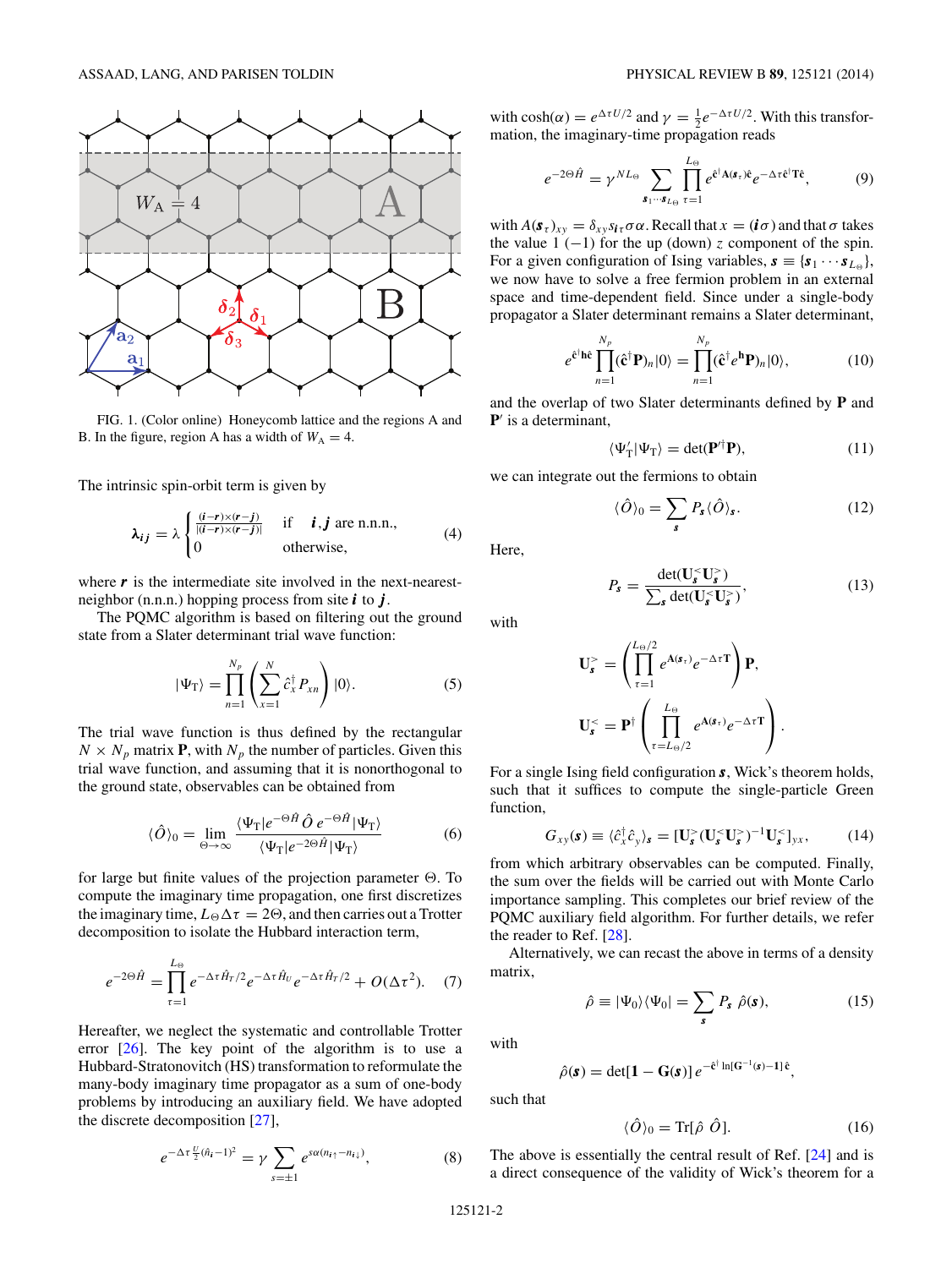<span id="page-2-0"></span>given configuration of HS fields, as well as the formulation of the density matrix for a Gaussian problem [\[29,30\]](#page-6-0).

Starting from Eq. [\(15\)](#page-1-0), the reduced density matrix obtained by splitting the Hilbert space as  $\mathcal{H} = \mathcal{H}_A \otimes \mathcal{H}_B$  and tracing over  $\mathcal{H}_\mathrm{B}$  reads

$$
\hat{\rho}_A \equiv \text{Tr}_{\mathcal{H}_B} |\Psi_0\rangle \langle \Psi_0| = \sum_{\mathbf{s}} P_{\mathbf{s}} \hat{\rho}_A(\mathbf{s}), \tag{17}
$$

with

$$
\hat{\rho}_{\mathbf{A}}(\mathbf{s}) = \det[\mathbf{1} - \mathbf{G}_{\mathbf{A}}(\mathbf{s})]e^{-\hat{\mathbf{a}}^{\dagger}\ln[\mathbf{G}_{\mathbf{A}}^{-1}(\mathbf{s}) - \mathbf{1}]\hat{\mathbf{a}}}.
$$

Here  $\hat{\mathbf{c}}^{\dagger} = (\hat{\mathbf{a}}^{\dagger}, \hat{\mathbf{b}}^{\dagger})$  and  $[\mathbf{G}_{\mathbf{A}}(\mathbf{s})]_{zz'} = \langle \hat{a}^{\dagger}_z \hat{a}_{z'} \rangle_{\mathbf{s}}$  is the Green function restricted to subsystem  $H_A$  [\[31\]](#page-6-0).

#### **B. Numerical stabilization for Renyi entropies**

The *n*th Renyi entropy is defined as

$$
S_n = -\frac{1}{n-1} \ln \text{Tr}_{\mathcal{H}_A} \big[\hat{\rho}_A^n \big]. \tag{18}
$$

To evaluate the above quantity, one introduces *n* replicas (or *n* independent QMC simulations) such that

$$
e^{-(n-1)S_n} = \sum_{\mathbf{s}^1, \dots, \mathbf{s}^n} P_{\mathbf{s}^n} \cdots P_{\mathbf{s}^1} \text{Tr}_{\mathcal{H}_A} [\hat{\rho}_A(\mathbf{s}^n) \cdots \hat{\rho}_A(\mathbf{s}^1)]
$$
  

$$
= \sum_{\mathbf{s}^1, \dots, \mathbf{s}^n} P_{\mathbf{s}^n} \cdots P_{\mathbf{s}^1} \prod_{m=1}^n \det[\mathbf{1} - \mathbf{G}_A(\mathbf{s}^m)]
$$
  

$$
\times \det \left[\mathbf{1} + \prod_{m=1}^n \frac{\mathbf{G}_A(\mathbf{s}^m)}{\mathbf{1} - \mathbf{G}_A(\mathbf{s}^m)}\right].
$$
 (19)

Here we have made use of the identity  $\text{Tr}[e^{\hat{c}^\dagger \mathbf{T}_1 \hat{c}} \cdots e^{\hat{c}^\dagger \mathbf{T}_n \hat{c}}]$  $det[1 + e^{T_1} \cdots e^{T_n}]$ , and the superscripts denote the replicas. At  $n = 2$ , one only needs the knowledge of  $G_A(s)$  to compute the Renyi entropy, and one recovers Eq. [\(6\)](#page-1-0) of Ref. [\[24\]](#page-6-0). For *n >* 2, we were not able to avoid an explicit calculation of the inverse of  $G_A(s)$ , which will also be required to compute the entanglement spectrum. However,  $G_A(s)$  is in general a singular matrix. To show this, let us first consider the Green function in Eq. [\(14\)](#page-1-0). As pointed out in [\[32\]](#page-6-0), the Green function in the PQMC algorithm is a projector operator,

$$
\mathbf{G}^2(\mathbf{s}) = \mathbf{G}(\mathbf{s}),\tag{20}
$$

such that the eigenvalues of **G**(*s*) are given by 0 or 1. Since the  $Tr[G(\mathbf{s})] = N_p$ ,  $G(\mathbf{s})$  contains  $N_p$  nonvanishing and  $N - N_p$ vanishing eigenvalues. Thereby,  $\hat{G}^{-1}(\mathbf{s})$ , and by the same token [**1** − **G**(*s*)]<sup>−</sup>1, does not exist. In the absence of interactions, the above is merely stating that in the zero-temperature limit, the occupation number of single-particle eigenstates is given by 1 or 0. That **G**<sup>−</sup>1(*s*) does not exist does not necessarily mean that  $G_A(s)$  is singular. In fact, for the half-filled case, if the domain A (cf. Fig. [1\)](#page-1-0) contains  $\sqrt{N_s}$  out of  $N_s$  sites,  $G_A(s)$  turns out to be generically regular. On the other hand, if the domain A contains more sites than the number of particles  $N_p$ ,  $\mathbf{G}_A(\mathbf{s})$  is indeed singular.

At finite temperatures, the Green function matrix is never singular due to thermal broadening. This suggests the following regularization scheme. Let **G**⊥(*s*) be a projector on the vector space spanned by the elements of the kernel of **G**(*s*). One can then consider the quantity

$$
\tilde{G}(s) = (1 - \Lambda)G(s) + \Lambda G_{\perp}(s). \tag{21}
$$

Essentially,  introduces a finite *temperature* since the occupation number of occupied (unoccupied) single-particle states is reduced (enhanced) from 1 (0) to  $1 - \Lambda (\Lambda)$  [\[33\]](#page-6-0). By definition,  $\tilde{G}(s)$  is regular. From  $\tilde{G}(s)$  we can construct  $\tilde{G}_{A}(s)$ , which proves equally well to be regular. If  $\Lambda$  is small, we do not expect this regularization scheme to alter the nature of the entanglement spectrum, nor the entanglement entropies. Furthermore, within the same QMC run, it is possible to extrapolate to  $\Lambda \rightarrow 0$ .

We have tested the above for the Kane-Mele Hubbard model. Figure  $2(a)$  shows the Renyi entanglement entropies up to  $n = 8$  on a  $6 \times 6$  lattice at  $U/t = 2$ ,  $\lambda/t = 0.2$ , and  $t = t'$ , with region A being a ribbon of width  $W_A = 4$  (see Fig. [1\)](#page-1-0). For this specific problem, values of  $\Lambda = 5 \times 10^{-6}$ suffice to guarantee stability and to render systematic errors negligible within error bars. From now on, we will always use the presented regularization scheme and generically use the notation  $G_A(s)$  instead of  $\tilde{G}_A(s)$ .



FIG. 2. (Color online) Renyi entanglement entropies as a function of the regularization parameter  $\Lambda$  (a) and order *n* (b) for a  $6 \times 6$ Kane-Mele Hubbard model at  $U/t = 2$ ,  $\lambda/t = 0.2$ , and  $t'/t = 1$  and the region A defined in Fig. [1.](#page-1-0) Error bars are smaller than the symbol size. For these simulations, we have used a projection parameter  $\Theta t = 40$ . This guarantees convergence within our error bars. For each replica, we have carried out  $500 \times 10^3$  sweeps. Each sweep consists of sequentially updating each Ising spin in the space-imaginary time lattice.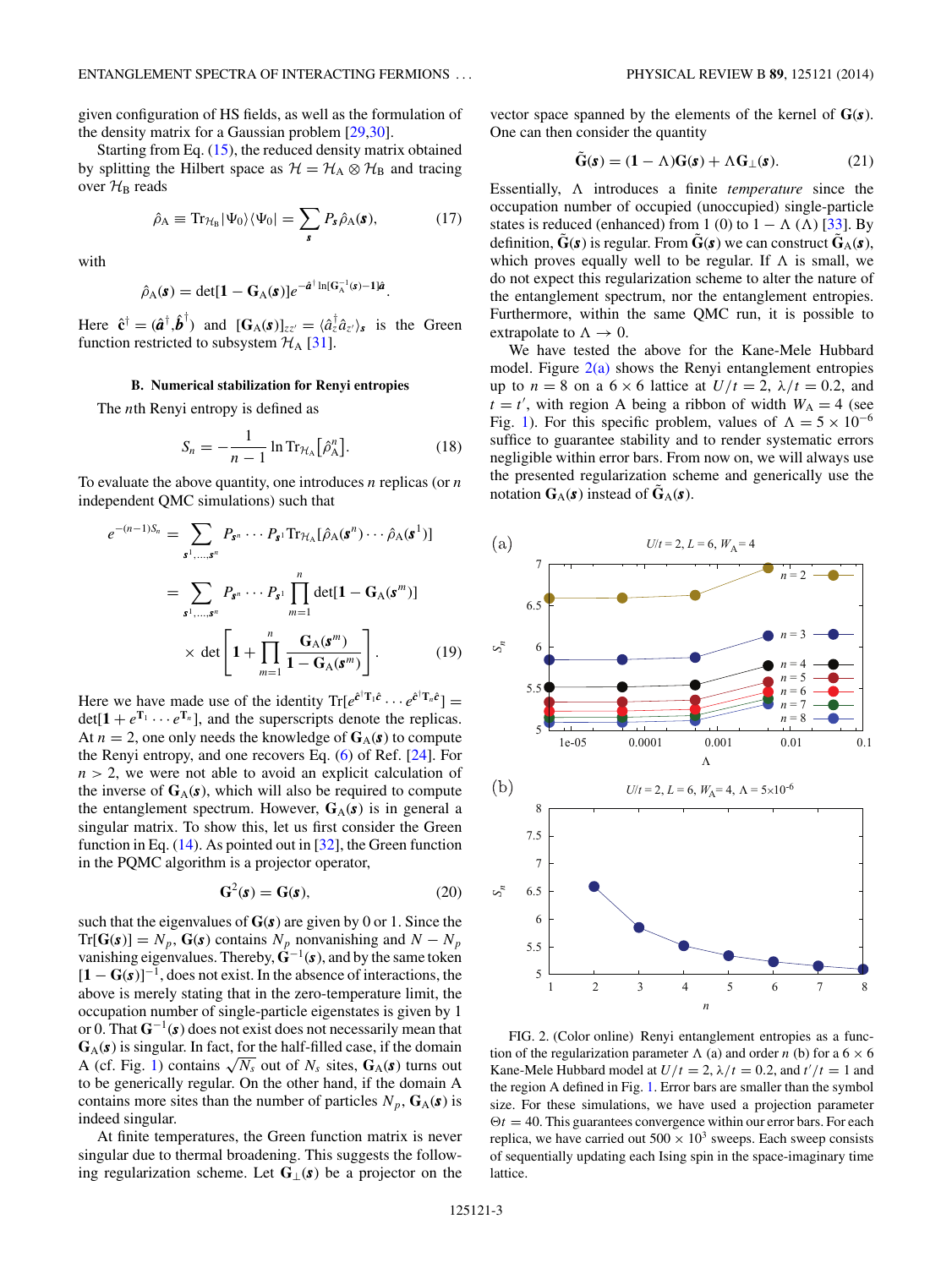<span id="page-3-0"></span>Instead of implementing the above regularization scheme, one could use a finite-temperature algorithm [\[28,34\]](#page-6-0). There are, however, many cases in which an adequate choice of the trial wave function leads to considerable computational gain insofar as ground-state properties are concerned [\[35\]](#page-6-0). In this case, the above regularization scheme will certainly be more useful than a finite-temperature simulation.

Figure [2\(b\)](#page-2-0) plots the Renyi entropies as a function of *n*. It is interesting to note that extrapolation to  $n = 1$ , corresponding to the von Neumann entropy, is difficult. Detailed knowledge of the higher-order Renyi entropies has been used in Ref. [\[36\]](#page-6-0) to access the entanglement spectra. In the next section, we will present an alternative approach.

### **III. ACCESSING THE ENTANGLEMENT SPECTRUM**

Generically, in quantum Monte Carlo simulations, we can access the spectrum of the Hamiltonian by computing imaginary time displaced correlation functions in various channels. Similarly, for the entanglement Hamiltonian, given by

$$
\hat{\rho}_{A} \equiv \frac{e^{-\hat{H}_{E}}}{\text{Tr}_{\mathcal{H}_{A}}[e^{-\hat{H}_{E}}]},
$$
\n(22)

we can define the following *replica time* displaced correlation functions

$$
S_{O}^{E}(\tau_{E}) \equiv \langle \hat{O}^{\dagger}(\tau_{E})\hat{O}\rangle_{A}
$$
  

$$
\equiv \frac{\text{Tr}_{\mathcal{H}_{A}}[e^{-(n-\tau_{E})\hat{H}_{E}}\hat{O}^{\dagger}e^{-\tau_{E}\hat{H}_{E}}\hat{O}]}{\text{Tr}_{\mathcal{H}_{A}}[e^{-n\hat{H}_{E}}]}
$$
(23)

for an observable  $O \in H_A$ . Here  $\tau_E$  and *n* are integers with  $\tau_{\rm E}$  *< n*. In analogy to imaginary time, one can insert a complete set of eigenstates of  $\hat{H}_{E}$ ,  $\hat{H}_{E}|\Psi_{i}\rangle = E_{i}|\Psi_{i}\rangle$ , to obtain

$$
S_O^E(\tau_{\rm E}) = \frac{1}{\pi} \int d\omega \frac{e^{-\tau_{\rm E}\omega}}{1 \pm e^{-\tau_{\rm E}\omega}} A_O^E(\omega) , \qquad (24a)
$$

with

$$
A_{O}^{E}(\omega) = \frac{\pi}{\sum_{i} e^{-nE_{i}}} \sum_{i,j} e^{-nE_{i}} |\langle \Psi_{i} | \hat{O} | \Psi_{j} \rangle|^{2}
$$

$$
\times \delta(\omega + E_{i} - E_{j})(1 \pm e^{-\beta \omega}). \tag{24b}
$$

Here, the plus (minus) sign refers to single-particle (particle-hole) excitations. Hence, in principle, entanglement spectral functions can be computed by using standard maximum entropy methods [\[37–39\]](#page-6-0). Note, however, that in contrast to imaginary time, replica time is quantized to integer values in our approach. Hence, with the use of the maximum entropy method, we will only be able to resolve the low-lying spectral features.

The Monte Carlo evaluation of Eq.  $(23)$  is very similar to computing imaginary time displaced correlation functions in the realm of the finite-temperature formulation of the auxiliary field determinant QMC algorithm [\[28\]](#page-6-0). To highlight the similarity, we will introduce the notation  $\hat{B}_{A}(s) = e^{-\hat{a}^{\dagger} \ln[G_{A}^{-1}(s) - 1]\hat{a}}$  and  $B_{A}(s) = e^{-\ln[G_{A}^{-1}(s) - 1]},$ such that

$$
\langle \hat{O}^{\dagger}(\tau_{\rm E})\hat{O}\rangle_{\rm A} = \frac{\sum_{\mathbf{s}^1,\dots,\mathbf{s}^n} P_{\mathbf{s}^n}\dots P_{\mathbf{s}^1}Z_n(\mathbf{s}^n\cdots\mathbf{s}^1)\langle \hat{O}^{\dagger}(\tau_{\rm E})\hat{O}\rangle_{\rm A}(\mathbf{s}^n\cdots\mathbf{s}^1)}{\sum_{\mathbf{s}^1,\dots,\mathbf{s}^n} P_{\mathbf{s}^n}\cdots P_{\mathbf{s}^1}Z_n(\mathbf{s}^n\cdots\mathbf{s}^1)}\,,\tag{25a}
$$

with

$$
Z_n(\mathbf{s}^n \cdots \mathbf{s}^1) = \left[ \prod_{m=1}^n \det[\mathbf{1} - \mathbf{G}_A(\mathbf{s}^m)] \right] \operatorname{Tr}_{\mathcal{H}_A} [\hat{B}_A(\mathbf{s}^n) \cdots \hat{B}_A(\mathbf{s}^1)] \tag{25b}
$$

and

$$
\langle \hat{O}^{\dagger}(\tau_{\rm E})\hat{O}\rangle_{\rm A}(\mathbf{s}^n\cdots\mathbf{s}^1) = \frac{\text{Tr}_{\mathcal{H}_{\rm A}}[\hat{B}_{\rm A}(\mathbf{s}^n)\cdots\hat{B}_{\rm A}(\mathbf{s}^{\tau_{\rm E}+1})\hat{O}^{\dagger}\hat{B}_{\rm A}(\mathbf{s}^{\tau_{\rm E}})\cdots\hat{B}_{\rm A}(\mathbf{s}^1)\hat{O}]}{\text{Tr}_{\mathcal{H}_{\rm A}}[\hat{B}_{\rm A}(\mathbf{s}^n)\cdots\hat{B}_{\rm A}(\mathbf{s}^1)]}.
$$
(25c)

The denominator in Eq. (25a) is merely  $e^{-(n-1)S_n}$ . To compute the numerator, one has to evaluate the replica time displaced correlation function of Eq. (25c). Technically speaking, this is identical to computing imaginary time displaced correlation functions in the realm of the finite-temperature auxiliary field QMC algorithm. For a given value of the HS fields, Wick's theorem holds such that it suffices to compute the single-particle replica time displaced Green function. We refer the reader to Ref. [\[28\]](#page-6-0) for a detailed description. To implement the above, we need to run  $n$  independent PQMC simulations (or replicas)  $[40]$ . At any one time, the configurations will be distributed according to the probability distribution  $P_{s^n} \cdots P_{s^n}$ . With this configuration of HS fields, we compute the  $\mathbf{B}_{\mathrm{A}}(\mathbf{s}^m)$ and  $G_A(s^m)$  matrices from which can evaluate the *n*th Renyi entropy as well as the replica time-displaced correlation functions [\[41\]](#page-6-0).

We have tested the approach for the Kane-Mele Hubbard model defined in Eq. [\(1\)](#page-0-0). In the noninteracting case, the entanglement Hamiltonian satisfies the relation

$$
\frac{1}{2} - G_A = \frac{1}{2} \tanh(H_E/2). \tag{26}
$$

Using the *spectral flattening trick* [\[2,](#page-6-0)20[,21\]](#page-6-0), we can adiabatically connect  $(\frac{1}{2} - \mathbf{G})$  to the original Hamiltonian. Thereby, both Hamiltonians share the same topological character, and restricting  $(\frac{1}{2} - \mathbf{G})$  to a region *A* with edges will reveal the edge physics of the original Hamiltonian. The eigenvalues of the matrix  $(\frac{1}{2} - \mathbf{G})$  take values  $\pm 1/2$ . Thereby, the eigenvalues of  $(\frac{1}{2} - \mathbf{G}_A)$  are restricted to the range  $(-1/2; 1/2)$  and the spectrum of  $H<sub>E</sub>$  is not bounded. In the plots of Fig. [3,](#page-4-0) we consider an energy window [−10*t,*10*t*]. Since the considered cut *A* preserves translation symmetry along the **a**<sup>1</sup> direction,  $ka = \mathbf{k} \cdot \mathbf{a}_1$  remains a good quantum number. Alternative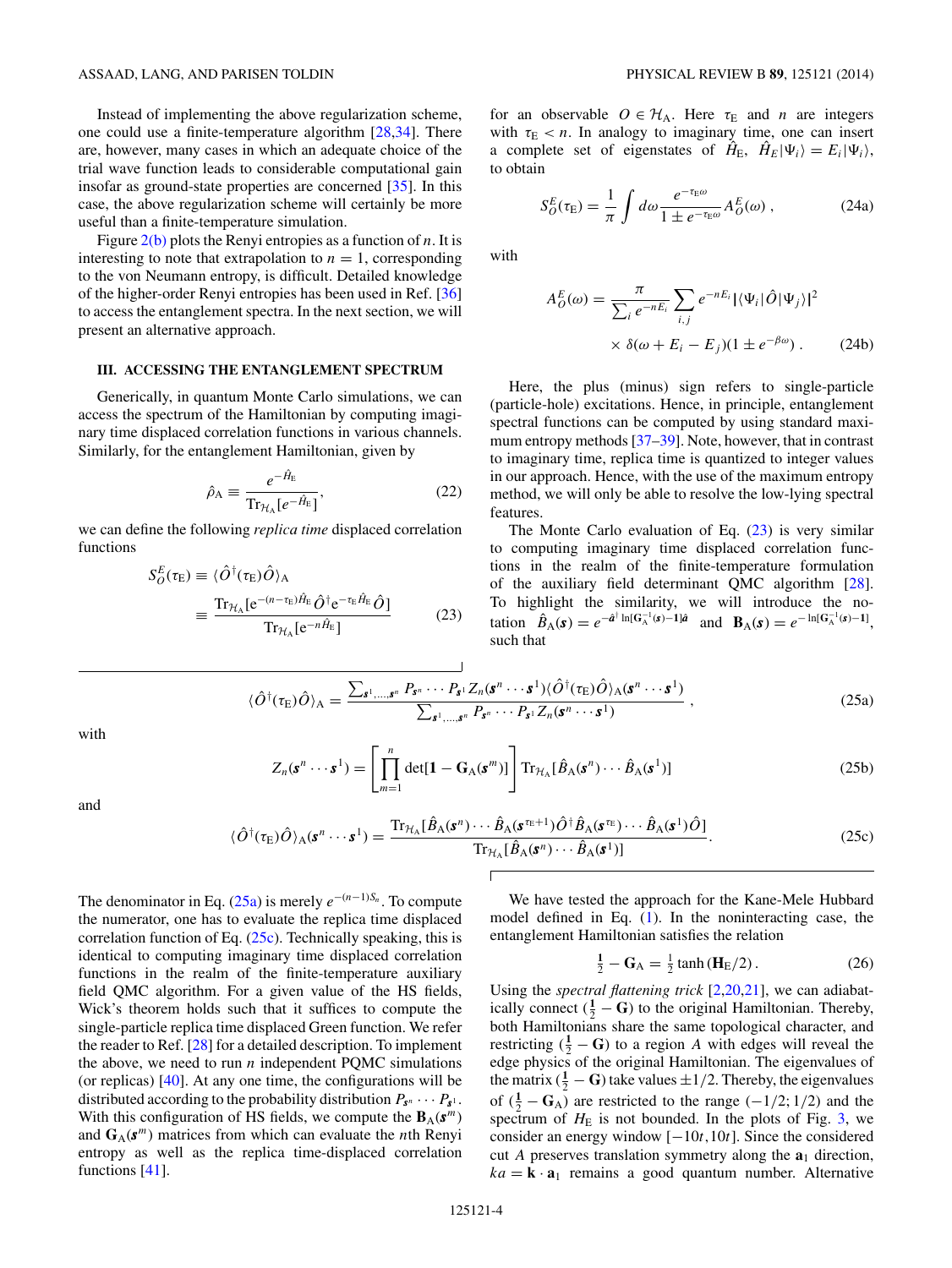<span id="page-4-0"></span>

FIG. 3. (Color online) Entanglement spectrum of the dimerized Kane-Mele model at  $\lambda/t = 0.2$  and  $U/t = 0$ . In (a) and (b) the dimerization runs along the  $\delta_1$  direction (see Fig. [1\)](#page-1-0). In (c) the dimerization runs along the  $\delta_2$  direction. The spectrum has been obtained by inverting Eq. [\(26\)](#page-3-0).

choices of *A* which do not break any lattice symmetries have been proposed [\[42\]](#page-6-0).

In the absence of interactions, the critical dimerization where the topological phase transition between topological and trivial band insulators takes place reads  $t'_c/t = 2$ . As shown in Fig. 3(a), at  $t'/t = 1.5 < t'_c/t$  one observes the typical

edge signature of the quantum spin Hall (QSH) state: a single crossing at the time-reversal symmetric point  $ka = \pi$ , which, due to particle-hole symmetry, is pinned at zero energy. In the vicinity of the critical point, the velocity of the edge state grows, and beyond  $t'_c/t$  a gap opens [cf. see Fig. 3(b)].

It is interesting to note that the entanglement spectrum depends on the direction in which the dimerization is imposed. In particular, for a dimerization along the  $\delta_2$  bond, the entanglement spectrum is given in Fig.  $3(c)$ . For  $t' > t'_c$ , this is still the spectrum of a trivial insulator: the surface state is disconnected from the bulk, and an even number of crossings at  $ka = \pi$  and 0 are visible [\[43\]](#page-6-0). Hence, care has to be taken when analyzing the entanglement spectrum before drawing conclusions on the nature of the state.

In the presence of interactions, we can compute the replica time displaced single-particle Green function

$$
G_{\alpha\beta}^{\mathcal{E}}(k,\tau_{\mathcal{E}}) = \sum_{\sigma} \langle \hat{a}_{k\alpha\sigma}^{\dagger}(\tau_{\mathcal{E}}) \hat{a}_{k\beta\sigma} \rangle_{\mathcal{A}},\tag{27}
$$

where the indices  $\alpha, \beta$  run over the sites across the width of the ribbon defined by region A, and *k* is the conserved crystal moment associated with translation invariance along the **a**<sub>1</sub> direction. As mentioned above,  $G_{\alpha\beta}^{\text{E}}(k, \tau_{\text{E}})$ , together with the replica time displaced correlation functions of other observables, provides the input for maximum entropy methods, which, in principle, allow us to determine the spectrum of  $\hat{H}_{\text{E}}$ . On the left side of Fig. [4](#page-5-0) we show  $G_{\alpha\beta}^{\text{E}}(k, \tau_{\text{E}})$  at  $U/t = 2$ and for various values of the dimerization. We consider the orbital  $\alpha = 1$  situated on the edge of the ribbon as well as two momenta,  $ka = \pi$  and 0. At  $t'/t = 1.5$ ,  $G_{1,1}^{E}(\pi, \tau_{E})$  does not decay as a function of replica time  $\tau_E$ , thus signaling a gapless single-particle excitation at  $ka = \pi$ . In contrast, at  $k = 0$  a clear gap is visible. We hence conclude that we are in a topological phase. At  $t'/t = 1.95$ , analysis of the same quantity shows large finite-size effects, which one can interpret in terms of the vanishing of the single-particle gap at  $ka = \pi$ , and a robust gap at  $k = 0$ . Hence the data at  $t'/t = 1.95$  allow interpretation in terms of a topological phase. On the other hand, at  $t'/t = 2$ , analysis of the data as a function of system size shows that the gap remains robust at both considered *k* points. Based on the entanglement spectra of the single-particle Green function, one can conclude that the topological phase transition occurs in the interval  $1.95 < t'/t < 2$ . This is in accordance with independent results of Ref. [\[25\]](#page-6-0).

Using the maximum entropy method and Eq.  $(24a)$ , we can analytically continue the replica time single-particle spectral function to obtain the *entanglement* single-particle spectral function,  $A_{1,1}^{\text{E}}(\pi,\omega)$ . This quantity is plotted on the right side of Fig. [4.](#page-5-0) The analytical continuation confirms the conclusions drawn from the replica time data. Deep in the topological phase at  $t'/t = 1.5$  [Fig. [4\(a\)\]](#page-5-0), a gapless edge mode is visible. In the trivial band insulating phase at  $t'/t = 2$  [Fig. [4\(c\)\]](#page-5-0), the edge mode acquires a gap. Close to the transition at  $t'/t = 1.95$ [Fig. [4\(b\)\]](#page-5-0), we interpret the gap at  $k = \pi$  in terms of a finitesize effect.

### **IV. CONCLUSIONS**

Based on the work of Grover [\[24\]](#page-6-0), we have demonstrated how to compute in a numerically stable manner Renyi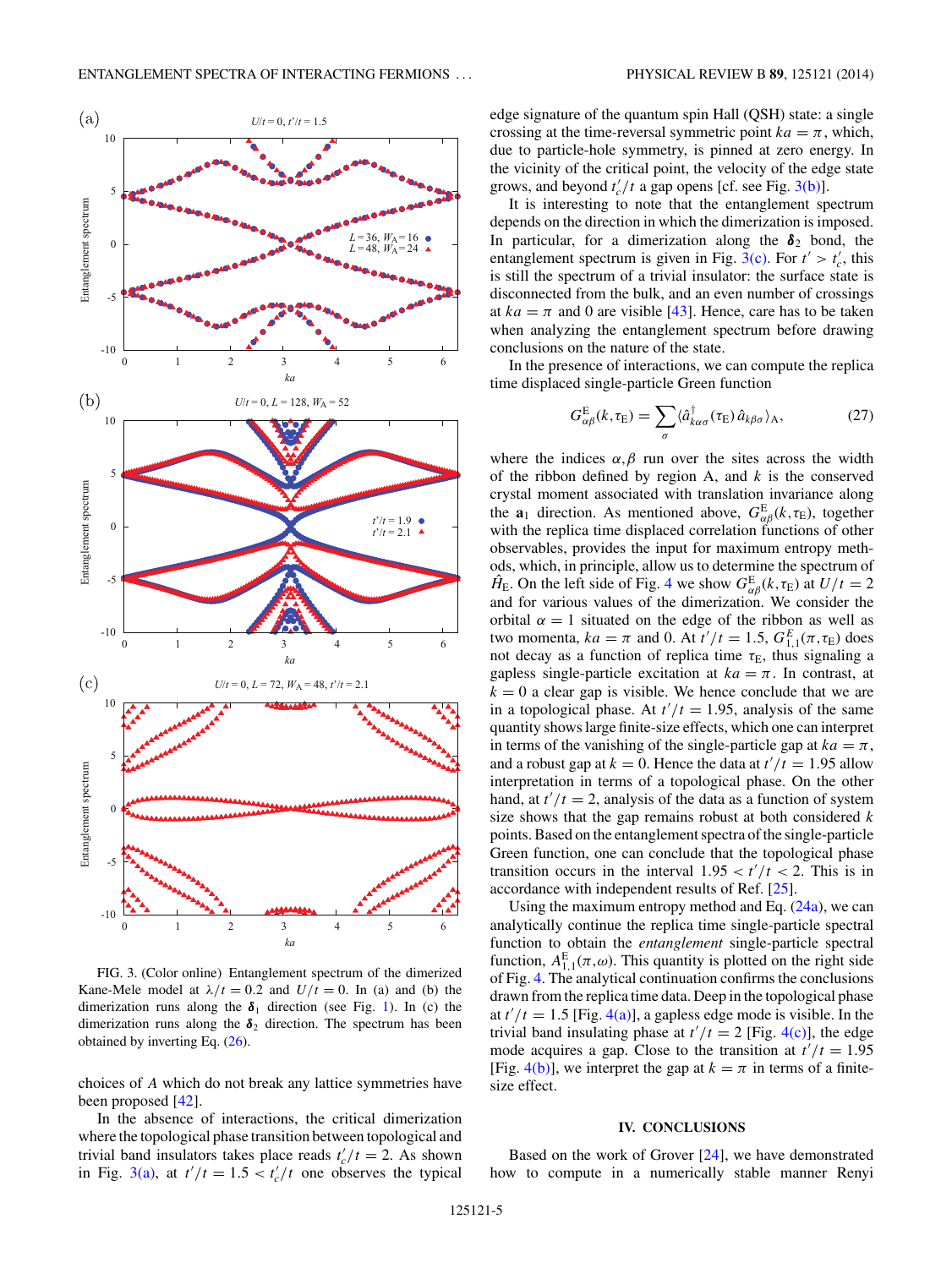<span id="page-5-0"></span>

FIG. 4. (Color online) Replica time displaced single-particle Green function (left) and the corresponding single-particle spectral function (right) for the Kane-Mele Hubbard model at  $U/t = 2$ ,  $\lambda/t = 0.2$ , and different values of the dimerization  $t'/t$  across the transition from the QSH insulator to the topologically trivial band insulator. In computing the single-particle spectral function, we have considered the  $12 \times 12$ lattice with  $W_A = 8$ . For the largest system sizes,  $L = 12$ , we have used  $40 \times 10^3$  sweeps per replica and set the imaginary time propagation parameter to  $\Theta t = 40$ . The spectral functions are obtained with the stochastic maximum-entropy method [\[38,39\]](#page-6-0).

entanglement entropies in the realm of the projective auxiliary field quantum Monte Carlo algorithm. Furthermore, we have introduced replica time displaced correlation functions from which the low-lying properties of the entanglement spectrum can be reconstructed. The strong point of such an approach is twofold: One can study the entanglement spectrum in different channels—single-particle, particle-hole, or particleparticle—and one can classify the spectrum in terms of